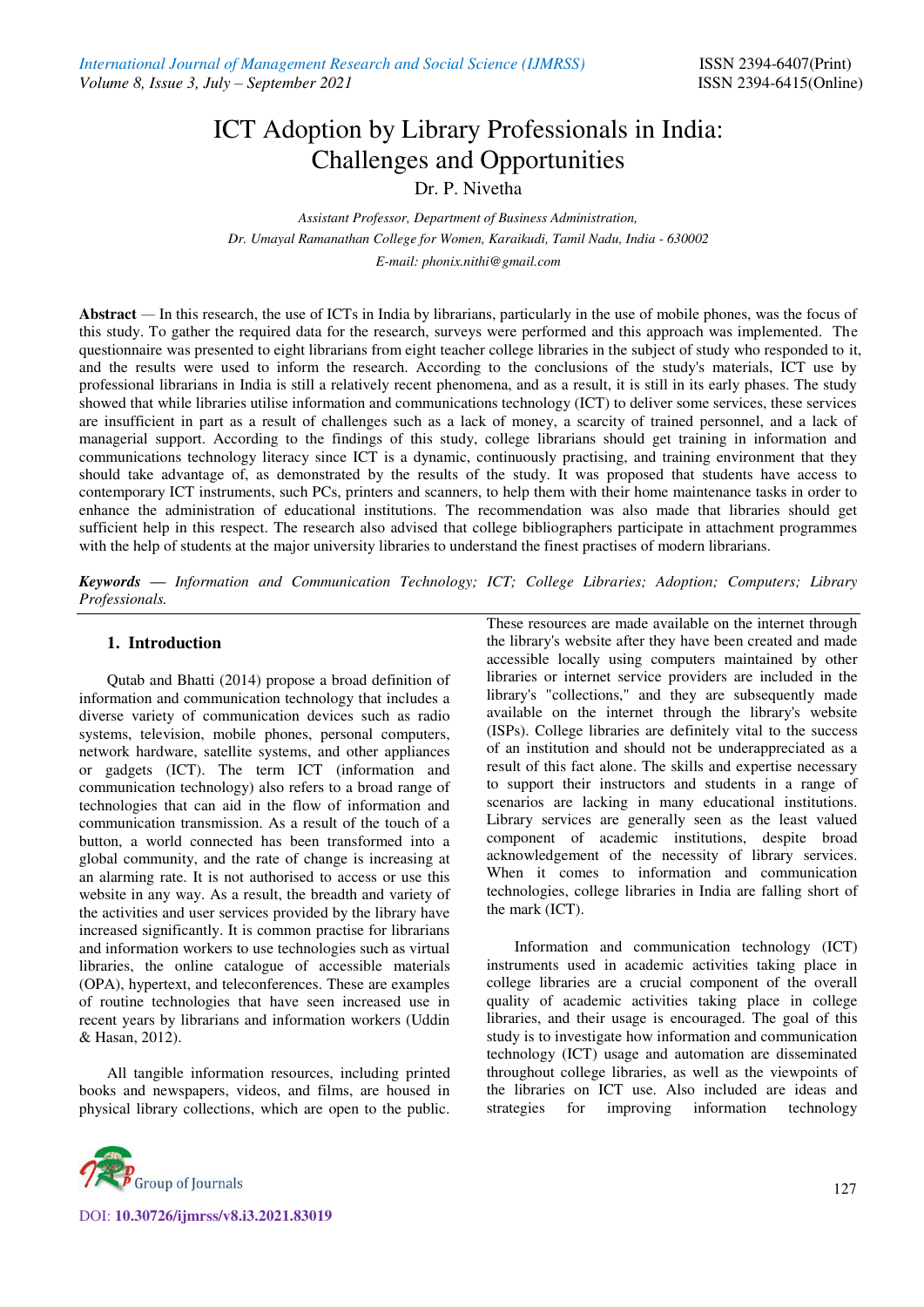infrastructure, which are intended to be implemented. It is quite difficult to make a significant change without first conducting considerable research and assessing the situation with others.

According to the findings of this study, Indian librarians are rapidly embracing Information and Communication Technologies (ICTs), with the goal of advising librarians on how to utilise and promote their ICT usage.

# **2. Objectives of the Study**

The study sought to learn more about:

- Describes the many forms of information and communications technology (ICT) equipment that libraries use;
- The sorts of ICT-related services that libraries provide;
- The difficulties connected with the use of ICT by libraries; and
- The opportunities associated with utilising ICT by libraries.

## **3. Literature Review**

According to S. A. Akintunde, the relationship between libraries and information and communications technology (ICT) is one of evolution, as he argued in a 2004 research that advances in ICT help libraries. If we examine the evolution of the library in contemporary society, we see that it is inextricably linked to the emergence of new technologies that make use of information and communication technology (ICT). To stay current with contemporary advancements in library science in Nigeria, library science practise must acknowledge the paradigm change brought about by this development. The integration of information and communication technology (ICT) applications into education, government, health, and social service delivery systems has brought libraries and their users closer than ever before. The term "information and communications technology" refers to the use of computers, software, and other technologies to transfer data between individuals and organisations.

The term "information and communications technology" refers to a broad range of internet-connected services, including telephones, computers, and other digital technology-based devices used in combination with the internet (ICT). The authors, M. J. Igben and D. I. Akobo, argue that "Libraries in Rivers State are more aware of the necessity for IT maintenance agreements" (2007). While library information and communication technology (ICT) conveniences continue to be restricted, library ICT development has remained constant. When it comes to the adoption and usage of information and communication



DOI: **10.30726/ijmrss/v8.i3.2021.83019**

technologies, the most significant obstacle is usually identified as poor financial management. As a result, skilled workers in information and communications technology are in short supply. According to B. S. Kumar and B. S. Biradar, the use of information and communication technology in Indian institutions has not yet attained a high level of maturity (2010). Several barriers must be overcome before library operations may be automated, including a lack of readily accessible finances, human labour, competent personnel, and proper training.

Kalam et al. (2011) identified several issues as a result of their in-depth investigation into the barriers to library information and communication technology adoption in Bangladesh, including a lack of support from senior officials, high ICT costs, a shortage of experienced staff, and insufficient financial assistance. A number of inquiries concerning library resources have been received as a consequence of the literature review process. This research will analyse the operations of libraries in India in order to gain a better understanding of how they utilise information and communication technology. The objective is to close the country's present information and communication technology divide (ICTs)

### **4. Methodology**

The study's goal was to gain a better understanding of how library professionals utilise information and communications technology (ICT) and how that use affects their organisations. The data for this study was gathered through the use of a quantitative research technique. As of right now, there are eight separate institutes in India that prepare students to become teachers. When it comes to public libraries, the librarian takes on the job of the organization's chief executive officer as well as the librarian. When librarians from all eight of India's postsecondary educational institutions were surveyed, the results were used to determine how much they were relying on information and communication technology (ICT) in the course of their various activities and the provision of their services to businesses. The results of the survey were used to drive the development of a plan for the adoption of information and communications technology (ICT). Every librarian who had signed up for the study was deemed a participant, and there were no exclusions from this rule. It was not feasible to conduct the research since there were no samples of the complete population available as a result of the lack of samples of the entire population. In order to distribute replies to the library survey, an opt-in WhatsApp network was employed, with results being delivered to Google inboxes via Google Drive. When people responded to the survey, Google responses were sent to them using this manner. Because all eight copies of the questionnaire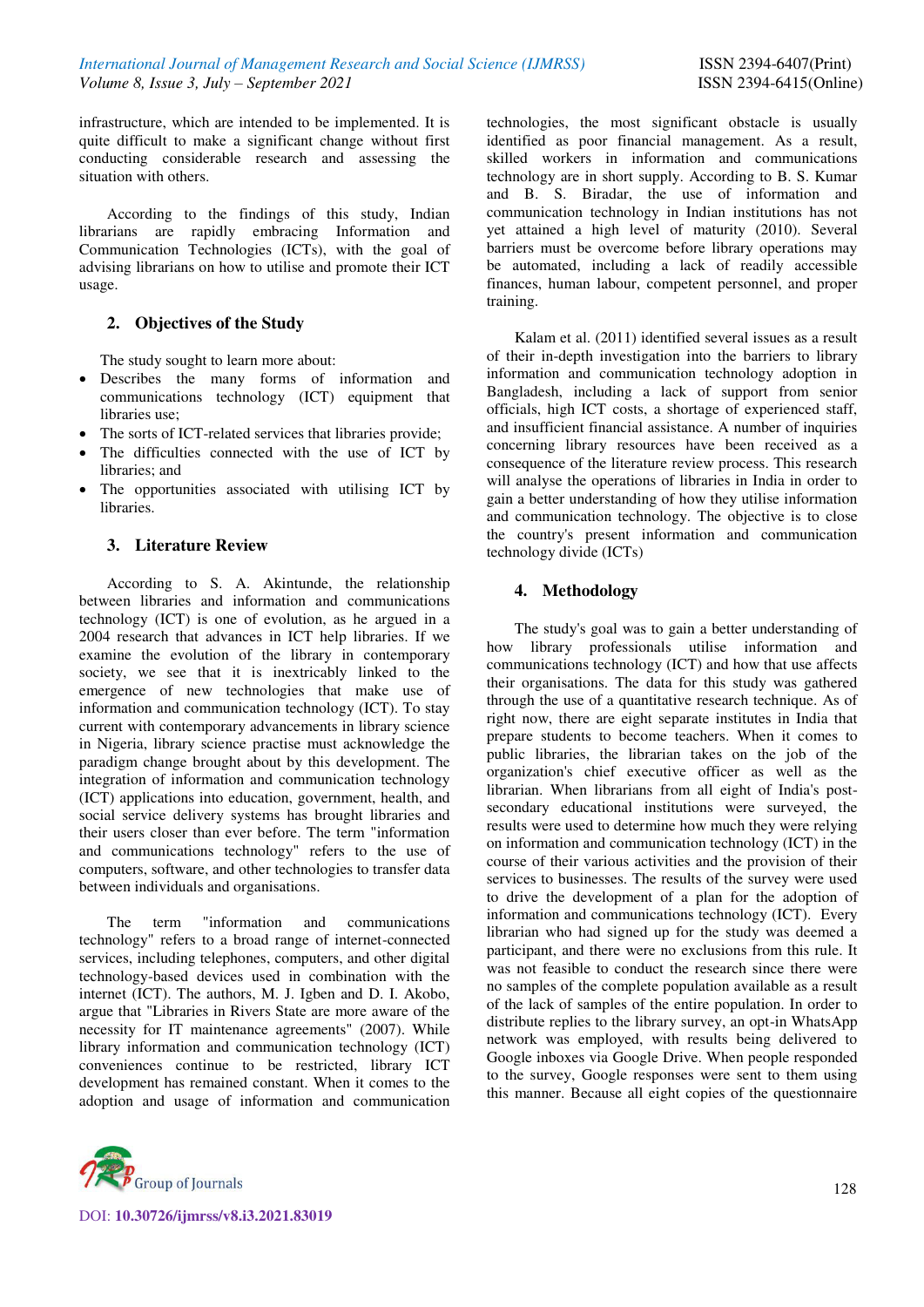were returned to the researcher, the researcher was able to obtain a response rate of 100 percent. A Google form was used to collect and analyse the data, as well as to produce the tables and graphs that were presented. In order to analyse the data, simple percentages were utilised to acquire the results of the calculations.

| <b>ICT</b> equipment | No. of<br><b>Colleges</b> | Percentage of<br>usage $(\%)$ |
|----------------------|---------------------------|-------------------------------|
| Desktop and laptop   | 8                         | 100                           |
| computers            |                           |                               |
| Printers             | 3                         | 37.5                          |
| Photocopy machine    |                           |                               |
| Scanner              |                           | 12.5                          |
| Internet connection  |                           | 65                            |
| CD/DVD players       |                           | 50                            |
| Projector            |                           | 75                            |

**Table 1. ICT resources use in the college library** 

*Source: Field Survey, 2021* 

The above table summarises how teaching school libraries in the subject of study make use of information and communications technology (ICT). According to the data, all libraries provide services through the use of desktop and laptop computers (100 percent). Additional equipment in Indian teaching school libraries included printers 3 (37.5 percent), Internet connections 5 (65 percent), CD/DVD players 4 (50 percent), projector 6 (75 percent), and scanners 1. (12.5 percent).

**Table 2. Using of Library Management system in library** 

|                                   | Y es |  |
|-----------------------------------|------|--|
| Using a library management system |      |  |

The audience was requested to reply with a "yes" or "no" in their comments when asked if their libraries employed library management systems. 75% of the libraries in India utilised a library management system, whereas 25% used a library management system. Indigenous peoples have stated that they were not the ones who used it.

| Comment                                                            | <b>Very</b><br>poor(1) | Poor<br>(2) | Fairly<br>good(3) | Good<br>(4)       | <b>Very</b><br>good(5) |
|--------------------------------------------------------------------|------------------------|-------------|-------------------|-------------------|------------------------|
| ICT<br>resources are<br>available in<br>your library               | $(29.3\%)$             | $(16.2\%)$  | $(42.5\%)$        | (3.2)             | $(8.8\%)$              |
| The<br>resources in<br>your library<br>is good for<br>your service | $ICT(7.1\%)$           | $(70.7\%)$  | $(4.2\%)$         | $(9.2\%) (8.8\%)$ |                        |



The availability and quality of information and communication technology (ICT) resources in libraries were evaluated using a five-point scale. The purpose of this assessment is to determine the quality of information technology resources. One was rated as "very poor," two were rated as "poor," and three were rated as "Fairly good." When asked about access to information and communications technology (ICT) resources in their libraries, 29.3 percent indicated that they had very few ICT resources, 16.2 percent indicated that they had few ICT resources, 42.5 percent indicated that they had adequate ICT resources, and 3.2 percent indicated that they had adequate and plentiful ICT resources. When asked about their access to information and communications technology (ICT) resources, According to a recent survey, 29.3% of respondents indicated that their availability was seriously limited. While a majority of respondents (70.7%) felt that ICT-related services they had delivered to their clients were terrible and absolutely dreadful, a smaller portion (8.8%) viewed the quality of their ICT-resources to be excellent. The research findings demonstrate that these resources are insufficient to deliver effective services to their clients, even when they are accessible. A majority of college libraries (more than half) have access to ICT resources, as proven by the statistics; however, about 80% of them also claim to have a shortage of ICT services.

**Table 4. Rating of ICT related services** 

| Rating                          | No. of libraries | Percentage |
|---------------------------------|------------------|------------|
| Very good ICT<br>services $(5)$ |                  | 12.5%      |
| Good $(4)$                      | っ                | 25%        |
| Fairly good (3)                 |                  | 12.5%      |
| Poor $(2)$                      |                  | 50%        |
| Very poor $(1)$                 |                  | $0\%$      |

*Source: Field Survey, 20121* 

Researchers inquired as to how well they thought they were doing on the following scale: a score of 1 indicates that they are very poor, a score of 2 indicates that they are poor, a score of 3 indicates that they are quite good, a score of 4 indicates good, and a score of 5 indicates that they are extremely good. Respondents were questioned about their thoughts of the various libraries' information and communications technology (ICT) offerings, and the researcher compiled their replies into a single document. According to the study results, 12.5 percent of respondents said they received adequate information and communications technology (ICT) services, while none said they received really outstanding ICT services. The poll also revealed that 50% of bookstores provide poor information and communications technology (ICT) services, 25% provide decent ICT services, and 12.5 percent provide excellent to extraordinary information and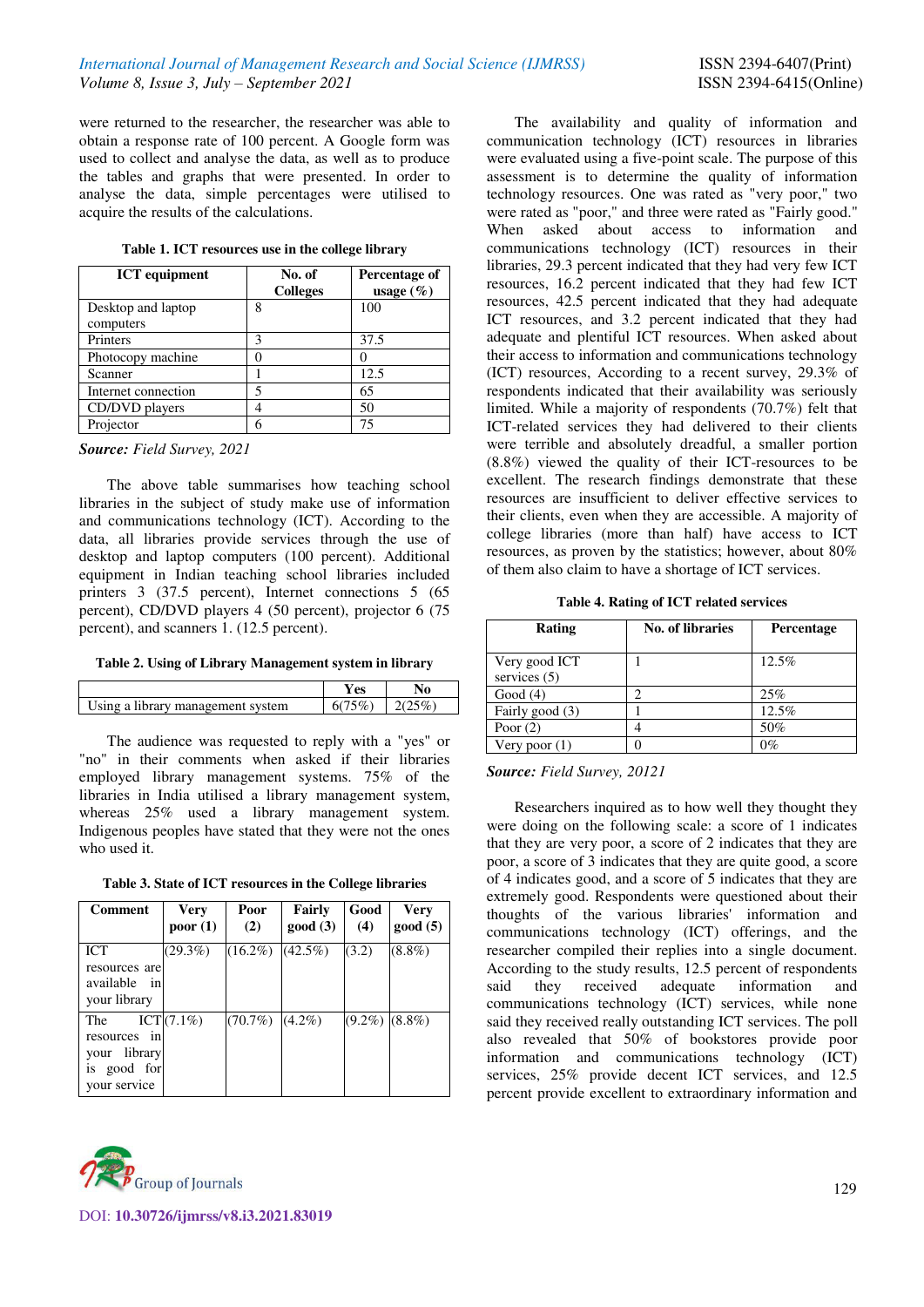communications technology services. The services provided by libraries are insufficient for users, according to the findings above, despite the fact that libraries do provide certain ICT-related services. Uddin and Hasan's research on Bangladesh's academic libraries was verified by other researchers (2012). His study found that, while many libraries in Bangladesh are using information and communications technology (ICT), the technology's adoption is still in its infancy.

|  | Table 5. Challenges of using ICT in the library |  |  |  |
|--|-------------------------------------------------|--|--|--|
|--|-------------------------------------------------|--|--|--|

| <b>Challenges</b>                                        | No. of libraries in<br>percentages $(\% )$ |
|----------------------------------------------------------|--------------------------------------------|
| Lack of ICT skills of librarians                         | 34.6%                                      |
| Inadequate ICT equipment in the<br>library               | 100%                                       |
| Lack of funding to purchase ICT<br>equipment             | 100%                                       |
| Lack of interest by management to<br>support the library | 63.6%                                      |
| Other                                                    | $9.1\%$                                    |

According to the results of a survey conducted among Indian library professionals, presented in the following table. The most important hurdles to ICT adoption in libraries were judged to be a lack of financial resources (100%) and a scarcity of ICT equipment in the form of outdated technology (100%) (100 percent). In addition to the lack of competent people to manage information and communications technology resources (34.6 percent), the unavailability of support from administration of various educational institutions for libraries' attempts to integrate ICT, and a range of other difficulties (9.1 percent ).

#### **5. Challenges Facing the Libraries to Adopt ICT**

As hurdles to ICT adoption, participants highlighted ICT equipment, lack of finances to acquire ICT equipment, staff competent of running ICT equipment, and limited management support for libraries in India. The research region was found to be lacking ICT resources and trained people. Academic institutions' governments were unwilling to make the funding available that would have allowed libraries to purchase ICT equipment, thereby limiting their effectiveness. After this, several other researchers followed up on the research and found the same conclusion, which was Chisenga et al. (2011). (2017). As in other studies, these researchers found that lack of money, qualified people, and available infrastructure are hurdles to academic libraries using information and communication technology.

### **6. Conclusion**

In India, information and communications technology (ICT) is used to support library operations and services;



nevertheless, the country's ICT use falls short of what is required in the industrialised world. The study concludes by demonstrating the value of ICT-related services offered by libraries in northern teacher institutions of education to their particular student populations. Additionally, libraries lacked sufficient personnel with information technology skills, proper equipment, and administrative support, all of which had a significant influence on their capacity to provide services to their communities. To aid students and researchers following the completion of their graduate programmes, postgraduate universities must make extra publications available to them. To acquire new books and publications, extra funds must be raised from a number of sources, including the University of Georgia, state governments, and local business owners. It is critical for all libraries to make a concerted effort to organise and categorise their collections. A powerful computer and internet infrastructure is necessary to offer consumers with high-quality information services, which is crucial. In the future, library automation will enable patrons to benefit from enhanced services in their neighbourhood libraries. Additionally, the open source library automation software that is freely available on the internet is open source. This type of library automation software, which is available for purchase and installation in libraries of any size, may be very beneficial to librarians who work in collegiate settings. They require the assistance of a technical team in order to properly install the necessary software, which they cannot supply on their own. Complete library automation is a costly endeavour, not to mention the continuing expenditures of keeping it operational. Librarians can support library automation programmes in a variety of ways, including taking on projects, pressing management to produce self-financed courses, and obtaining money from a range of funding sources. The most common reason that library tasks are not automated is a lack of finances, labour, or training. Additionally, we learned that almost every member of the library staff has prior experience with computer programming. Before library employees may profit from information and communications technology (ICT) applications, they must be incorporated into various library and information centre operations. This will necessitate a transformation in their mindset and attitude regarding the use of ICT applications.

#### **References**

- [1] Qutab, S., & Bhatti, R. (2014). Adoption of ICT' s For Library Operations and Services : A Comparison of Public and Private University Libraries of Pakistan.
- [2] Uddin, J., & Hasan, N. (2012). Use of information technology in library service: A study on some selected libraries in northern part of. 4(March), 3444.https://doi.org/10.5897/IJLIS11.023
- [3] Kalam, A., Nasiruddin, S. M., & Sayeed, M. A. (2011). The Adoption of Information and Communication Technology (ICT) in the University Libraries of Bangladesh: An Exploratory Study. February 2011, 153–164.